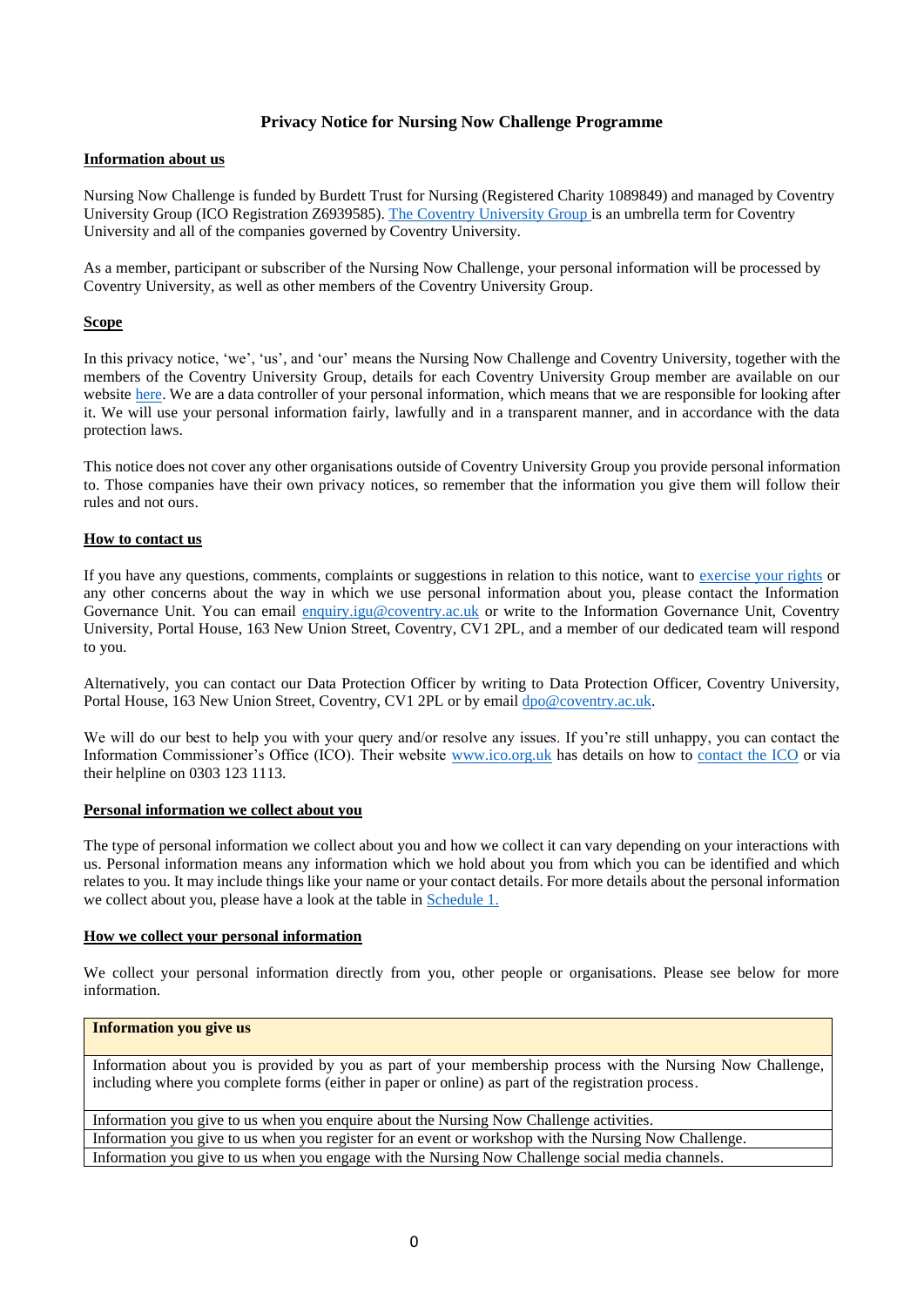Information you give to us when you confirm your contact details when we contact you to invite you to Nursing Now Challenge events and workshops.

Information you give to us in any communications with us either by telephone, e-mail, or post.

#### **Information we collect about you**

The Nursing Now Challenge will only collect personal information from you where you have actively added your signature on the '**Join the Campaign'** page, '**Share your plans'** for inclusion on the global activity map, register a regional/national/local group or sign up to receive our newsletter via the link on our website.

Images of you in photographs or live-streamed events (such as workshops which are recorded and are available online). If you do not wish to be included in any photographs or live streamed events (such as online workshops which are recorded and available online), please ensure that you clearly express your wishes to a member of the team or directly to the third parties and keep your camera turned off.

The Nursing Now Challenge website does not use cookies.

### **Information we receive from other sources**

We may also use third parties to collect personal data on our behalf to support our activities.

We may receive your personal data from your University, where it nominates you to take part in nurses' or midwives' leadership development courses.

We may receive your personal data from your employer, where it nominates you to take part in nurses' or midwives' leadership development courses.

## **How we use your personal information**

We use your information in a number of different ways — what we do depends on the information. We use your personal information in a variety of ways, for example:

• To provide you with information you have requested about Nursing Now Challenge work and/or activities. This might include sending you e-newsletters, invitations to events and volunteering opportunities. We will use your name and the contact details that you provide to us.

We have to have a valid reason to use your personal information, and it's called the "lawful basis for processing". The table in [Schedule 2](#page-4-0) will provide you with more information about how we use your personal information and our reasons (lawful basis) for doing so.

### **Your choices about the personal information you give us**

We may use your personal information to send you marketing by post, by phone, through social media, by email and by text. We can only use your personal information to send you marketing material if we have your permission or where we have a legitimate interest in doing so, and we have given you the option to opt-out of receiving such marketing materials.

If you don't want to receive emails or text messages from us, we'll provide you with the opportunity to opt-out, and you will be notified of this at the time you receive the communication.

## **Profiling and automated decision-making**

We do not use profiling or automated decision-making to process your personal information.

#### **Who we share your personal information with**

The Nursing Now Challenge will not share your personal information with any other third parties unless it is shared with your permission or required by law, or where the sharing is deemed necessary to continue to provide you with the service or it is in your or our legitimate interest. Where any data sharing may occur, we will ensure the security of your data.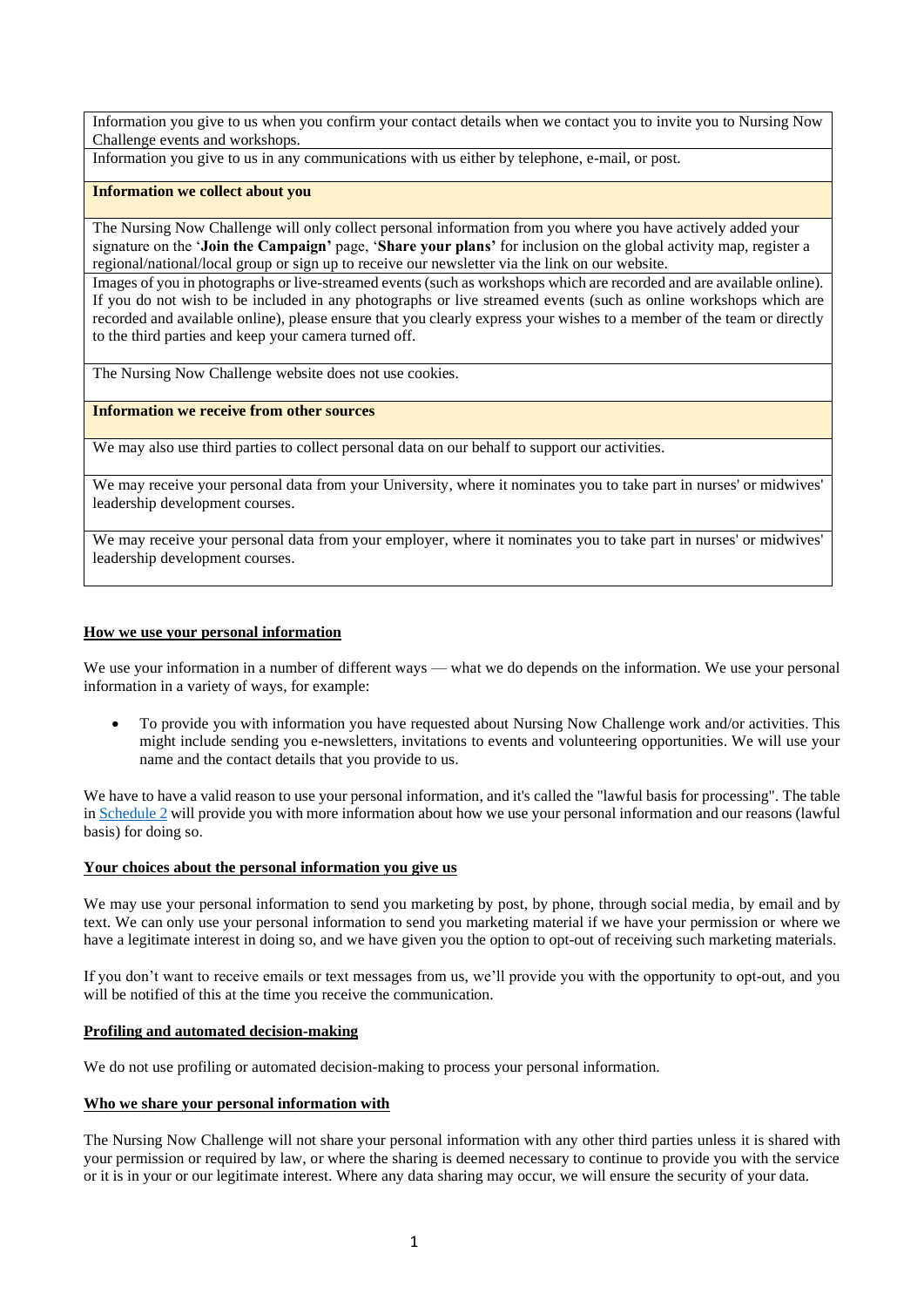Please see [Schedule](#page-5-0) 2 for further information about who we may share your personal information with.

We may engage third parties to provide processing activities where it is necessary, and we have a reason (a lawful basis) to do so. We require that all third parties who process personal data on our behalf to treat it in accordance with applicable data protection laws. We do not allow our third-party service providers to use your personal data for their own purposes, but only to process it for specified purposes, and in accordance with our instructions. Such processing is to be conducted under a formal agreement, which includes provisions around the processing of personal data, and which provides appropriate safeguards.

#### **Sharing your personal information outside of the UK**

To provide you with our services, it is sometimes necessary for us to share your personal information outside the UK, for example:

- 1. with our offices within our Group located outside the UK;
- 2. with your and our service providers located outside the UK ( such as Mailchimp, which manages newsletter subscriptions, or Google Drive, where we store your personal information.)
- 3. if you are based outside the UK

Sharing your personal information in these circumstances are subject to special rules under UK data protection law. Whenever we share your personal information outside of the UK, we shall ensure that:

- We will only transfer your personal information to countries that have been deemed to provide an adequate level of protection for personal information by the UK Government. Currently, the UK Government recognises EU and EEA member states as having adequate levels of protection for personal information, as well as those other countries currently recognised by the European Commission as having such adequate protections; and
- Where we use certain service providers or partners who are based in countries which are not deemed by the UK Government to have adequate levels of protection for personal information, we may use specific contracts approved by the UK Government which gives personal information the same protection it has within the UK, EU and EEA.

Please contact us at [info@nursingnow.org](mailto:info@nursingnow.org) or [enquiry.igu@coventry.ac.uk](mailto:enquiry.igu@coventry.ac.uk) if you would like further information about the specific mechanism used by us when sharing your personal information outside of the UK.We keep our mechanisms for transferring personal data outside of the UK and/or the EEA under regular review to ensure that these are in line with UK data protection laws.

#### **How long do we keep your personal information?**

We only hold your personal information for as long as we do the activities we told you about or have a valid reason to keep it. For example, we will hold and process your personal data whilst you are a member of the Nursing Now Challenge. If you unsubscribe or inform us you no longer want to be a member of the Nursing Now Challenge, your data will be deleted within 1(one) month. Unless we determine that we have a legal basis to retain data for longer, in which case you will be advised of the new retention period.

In some circumstances, we may anonymise your personal data (so that it can no longer be associated with you) for research or statistical purposes, in which case we may use this data indefinitely without further notice to you.

If you would like more information about how long we keep your information, please contact the Nursing Now Challenge team a[t info@nursingnow.org.](mailto:info@nursingnow.org)

#### **Keeping your personal information secure**

Nursing Now Challenge will take all reasonable steps to ensure that the personal information that it holds is secure by storing it in a secure server or secure files. We take security measures to protect your personal information from access by unauthorised persons and against unlawful processing, accidental loss, destruction and damage.

Where the information is stored within the Coventry University Group system, we employ appropriate security measures to safeguard data, and we are Cyber Essentials and Cyber Essentials Plus certificated.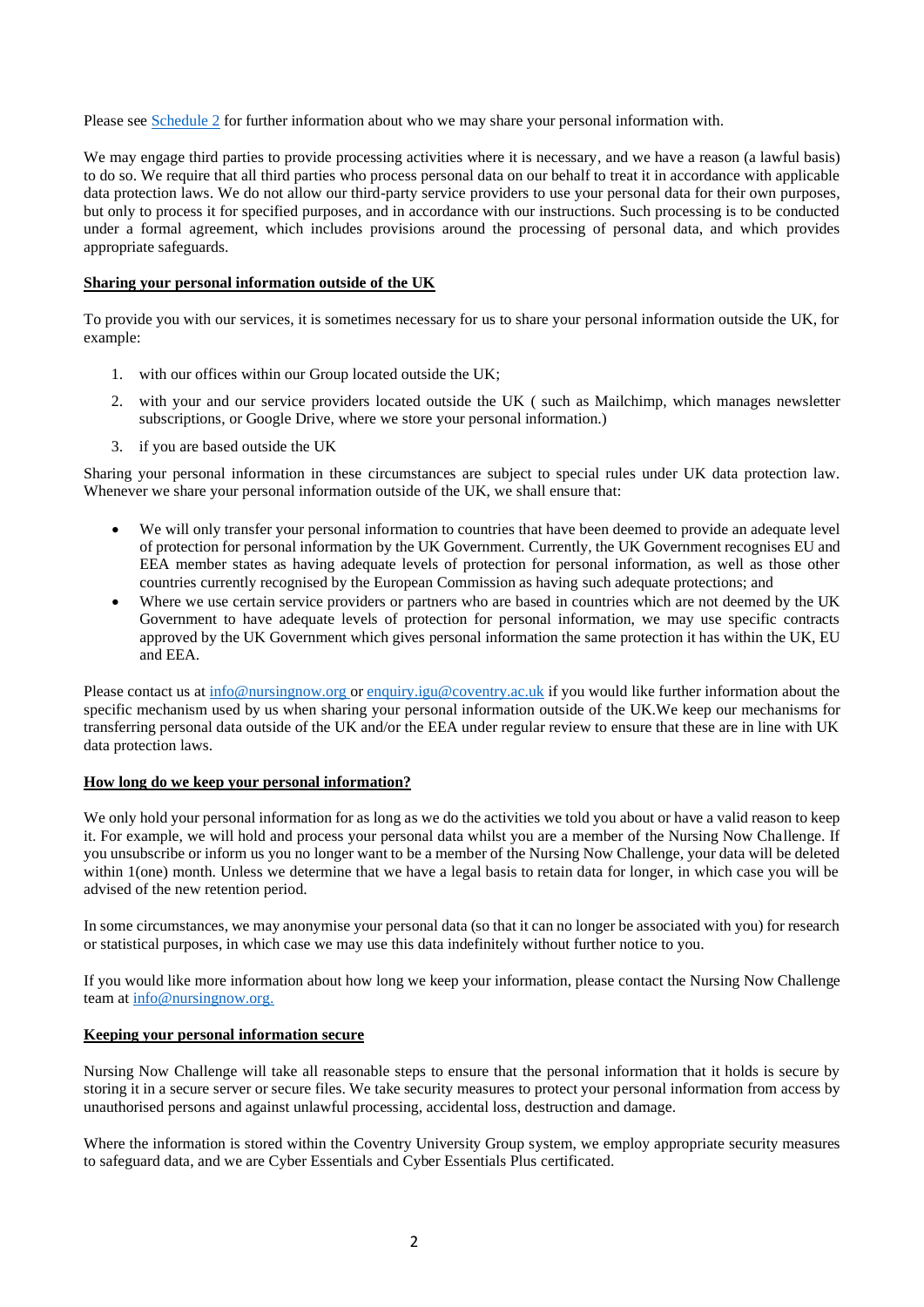## **How we may contact you**

Please note that we may contact you by post, email, telephone, text, social media, or any other suitable electronic method in connection with the purposes set out above.

# <span id="page-3-0"></span>**Your rights in relation to your personal information**

It is your personal information, so we need to make you aware of your rights and how to exercise them.

| <b>Your rights</b>                                              | What this means for you                                                                                                                                                                                                                                                                                                                                                                                                                                                                                                          |
|-----------------------------------------------------------------|----------------------------------------------------------------------------------------------------------------------------------------------------------------------------------------------------------------------------------------------------------------------------------------------------------------------------------------------------------------------------------------------------------------------------------------------------------------------------------------------------------------------------------|
| Access                                                          | The right to be provided with a copy of your personal information (subject access request). To<br>make a request for your data please complete and return our subject access request form by<br>email to dsar@coventry.ac.uk. Alternatively, you can write to the address below.                                                                                                                                                                                                                                                 |
| Rectification                                                   | The right to require us to correct any mistakes in your personal information. This enables<br>you to have any incomplete or inaccurate data that we hold about you corrected, although we<br>may need to verify the accuracy of the new personal data that you provide to us.                                                                                                                                                                                                                                                    |
| Erasure                                                         | The right to require us to delete your personal information in certain situations. Please note<br>that we may not always be able to comply with your request for erasure for specific legal<br>reasons, which we will notify you about, if applicable, at the time of your request.                                                                                                                                                                                                                                              |
| Restriction of<br>processing                                    | The right to require us to restrict the processing of your personal information in certain<br>specific circumstances, e.g. if you contest the accuracy of your personal information.                                                                                                                                                                                                                                                                                                                                             |
| To object                                                       | The right to object:                                                                                                                                                                                                                                                                                                                                                                                                                                                                                                             |
|                                                                 | — at any time to your personal information being processed for direct marketing (including<br>profiling);                                                                                                                                                                                                                                                                                                                                                                                                                        |
|                                                                 | -in certain other situations to our continued processing of your personal information, e.g.<br>processing carried out for the purpose of our legitimate interests. In some cases, we may<br>demonstrate that we have a compelling reason to continue to process your personal<br>information, despite any objection, as is necessary for our public interest tasks, the exercise<br>of an official authority vested in us, or for our legitimate interests or those of a third party<br>which override your rights and freedoms. |
| Data portability                                                | In certain situations, the right to receive the personal information you provided to us in a<br>structured, commonly used and machine-readable format and/or transmit that personal<br>information to another organisation.                                                                                                                                                                                                                                                                                                      |
| Not to be subject to<br>automated individual<br>decision making | The right not to be subject to a decision based solely on automated processing (including<br>profiling) that produces legal effects concerning you or similarly significantly affects you.<br>We do not currently use tools which involve automated decision making.                                                                                                                                                                                                                                                             |
| Withdraw consent                                                | Where we rely on consent to process your personal information, you may withdraw that<br>consent at any time. You will be provided with information on how to withdraw consent at<br>the time it is collected from you. If you wish to withdraw your consent you can contact<br>enquiry.igu@coventry.ac.uk or info@nursingnow.org.                                                                                                                                                                                                |
| Right to complain                                               | If you are concerned about the way we have processed your personal information, you can<br>complain to the Information Commissioner's Office (ICO). Please visit the ICO's website<br>www.ico.org.uk for further details, or you can use their online tool for reporting concerns:<br>https://ico.org.uk/concerns/                                                                                                                                                                                                               |

If you wish to exercise any of your rights or would like any further information, please send a written request to the Information Governance Unit, Coventry University, Priory Street, Coventry, CV1 5FB or emai[l dsar@coventry.ac.uk.](mailto:dsar@coventry.ac.uk)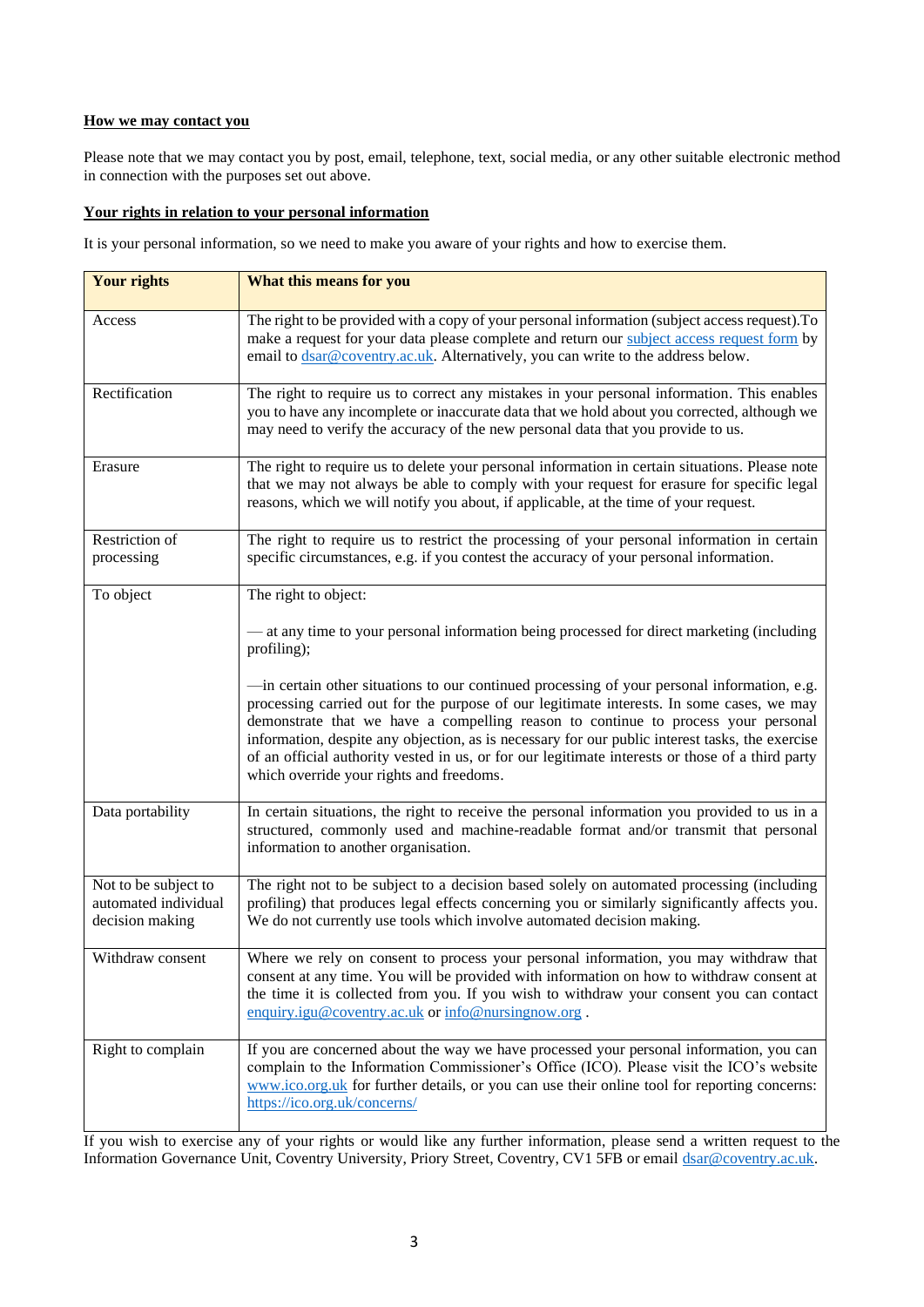# **Changes to this privacy notice**

We reserve the right to update this privacy notice at any time, and we will make an updated copy of such privacy notice available on our website. This notice was last updated in May 2022.

# <span id="page-4-0"></span>**Schedule 1**

The table below provides further details about the information we collect about you.

| <b>Data category</b>       | <b>Description</b>                                                                                                                                     | Why we process this                                                                                                                                                                                                                                                                                                                      | <b>Lawful basis</b>                                                                 |
|----------------------------|--------------------------------------------------------------------------------------------------------------------------------------------------------|------------------------------------------------------------------------------------------------------------------------------------------------------------------------------------------------------------------------------------------------------------------------------------------------------------------------------------------|-------------------------------------------------------------------------------------|
|                            | (type of data this includes)                                                                                                                           | information                                                                                                                                                                                                                                                                                                                              | (legal justification)                                                               |
| <b>Identification Data</b> | Name<br>$\bullet$<br>Job Title<br>$\bullet$<br>Organisation<br>$\bullet$<br>Occupation<br>٠<br>Email Address<br>$\bullet$<br>Phone number<br>$\bullet$ | To send you our<br>$\bullet$<br>newsletter;<br>To add your contact<br>details to group or<br>activity listings you<br>have submitted;                                                                                                                                                                                                    | Consent<br>Consent                                                                  |
|                            | Nationality<br>$\bullet$<br>Data of Birth (where this<br>$\bullet$<br>is provided by you<br>through your CV)                                           | To answer questions<br>that you have asked<br>about our activities;                                                                                                                                                                                                                                                                      | Consent and/or<br>Legitimate Interest                                               |
|                            |                                                                                                                                                        | To occasionally<br>$\bullet$<br>invite you to Nursing<br>Now Challenge<br>events and<br>workshops;                                                                                                                                                                                                                                       | Legitimate Interest                                                                 |
|                            |                                                                                                                                                        | To put you in touch<br>$\bullet$<br>with campaign<br>contacts in your<br>$country - only when$<br>you have expressly<br>confirmed we can do<br>so;                                                                                                                                                                                       | Legitimate Interest                                                                 |
| <b>Image Data</b>          | Photographs and<br>$\bullet$<br>videos, together with<br>sound recordings.<br>Images, videos,<br>$\bullet$<br>podcasts and others.                     | To support the<br>$\bullet$<br>marketing and the<br>promotion of the<br><b>Nursing Now</b><br>Challenge by using<br>photographic images<br>on our website and in<br>other promotional<br>material<br>To promote the<br><b>Nursing Now</b><br>Challenge by using<br>photographic images<br>(particularly crowd<br>shots), including clips | Consent<br>Consent (individual<br>images) and Legitimate<br>Interest (crowd images) |
|                            |                                                                                                                                                        | from the Nursing<br>Now Challenge<br>workshops and events<br>on our website and on<br>our Youtube Channel.<br>To photograph you<br>participating in the<br><b>Nursing Now</b><br>Challenge workshops<br>or events. To<br>photograph crowd<br>shots (which may                                                                            | Consent<br>Legitimate Interest                                                      |